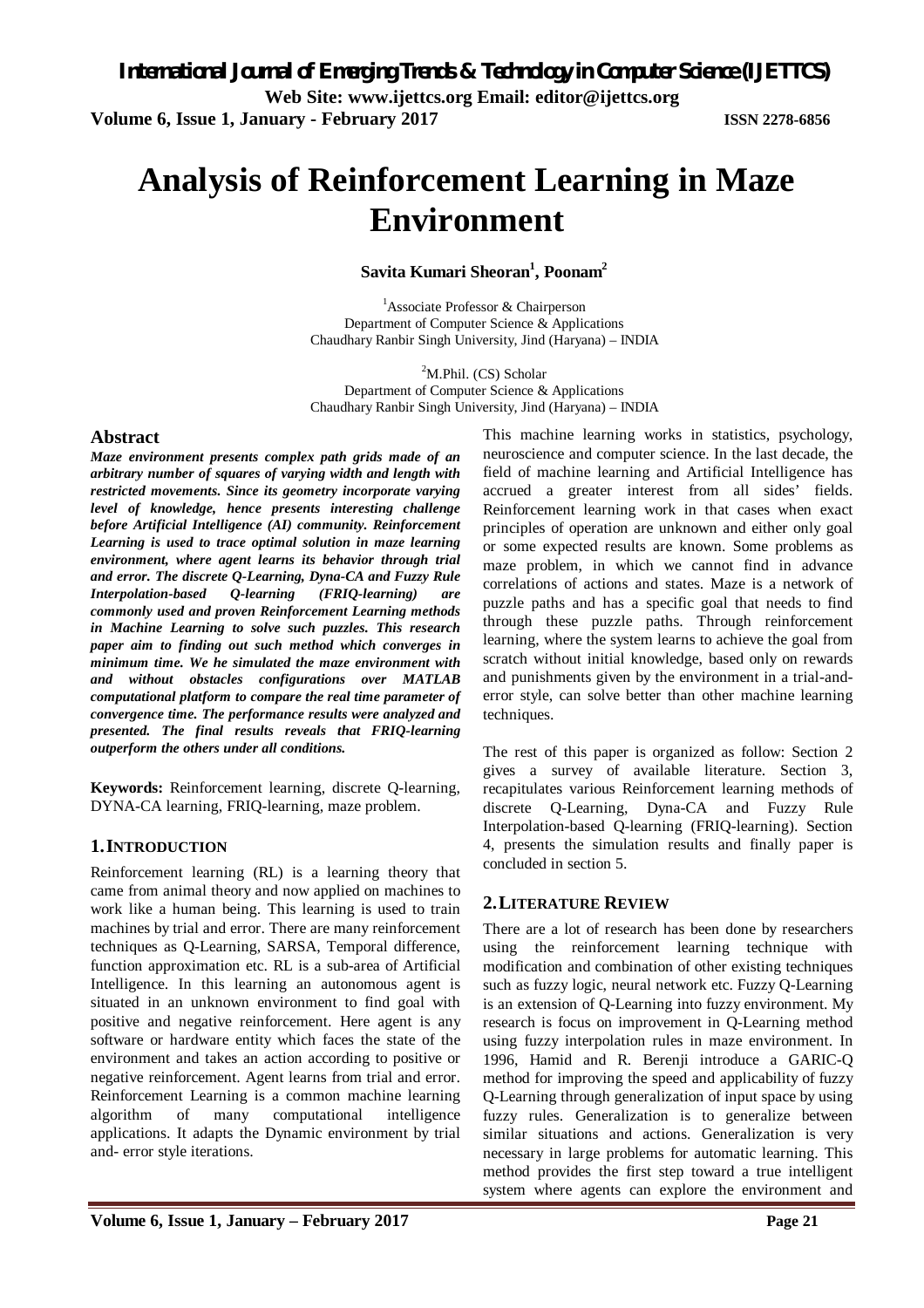*International Journal of Emerging Trends & Technology in Computer Science (IJETTCS)* **Web Site: www.ijettcs.org Email: editor@ijettcs.org Volume 6, Issue 1, January - February 2017 ISSN 2278-6856**

learn from their experience.

In 1999, Chris Gaskett, David Wettergreen, and Alexander Zelinsky proposed wire-fitted neural network for continuous action on continuous states, but it had still problem of smoothly varying control action. In 2008, Alessandro Lazaric, Marcello Restelli and Andrea Bonarini propose a sequential Monte Carlo approach with reinforcement learning, it specially focused on continuous actions. It was called SMC- learning. In 2008, Hado van Hasselt and Marco A. Wiering developed a new algorithm called calca (Continuous Actor Critic Learning Automaton), which uses a continuous actor has clear advantages over Q-Learning and SARSA algorithm. It also works even when some actions are removed from action space after some time of learning. But it takes small number of actions at one time.

In 2009, Jos´e Antonio Mart´ın H. and Javier de Lope presented a new Reinforcement Learning algorithm was presented by called Ex a Reinforcement Learning Algorithm. It was applied on continuous actions. H. Wang and X. Guo proposed an algorithm called HRLPLA. This is a Dynamic web service composition algorithm. It considers both function and QoS. It solves the problem of low composition efficiency in RL for service composition when encounters large scale services. The algorithm also has the advantages of high effectiveness and strong adaptability.

In 2011, Edwards and W. M. Pottenger proposed a new technique "Higher Order Q-Learning. This technique drastically reduces the amount of exploration required in the initial stages of learning. It combines reinforcement learning with Higher Order Learning. This is especially important for online learning mechanisms, where learned is rapidly required. Edwards and W. M. Pottenger presented a new method Motivated learning, is a combination of reinforcement learning and the goal creation system (GCS). ML based agent, which has the ability to set its internal goals autonomously, is able to fulfill the designer's goals more effectively than RL based agent. Motivated learning has better performance than Reinforcement learning, especially in Dynamic changing environment. The Motivated Learning Agent`s essential aim is to survive in a hostile, Dynamic changing environment.

In 2013, FU Bo, Chen Xin, HE Yong, Wu Min proposed a fast and effective Reinforcement Learning algorithm called Dyna CA (Continuous Action). This algorithm gets continuous actions over states, but not focuses directly on state space. In 2015 Tamás Tompa, Szilveszter Kovács shown the benefits of FRIQ-learning (Fuzzy Rule Interpolation-based Q-learning) over the traditional Qlearning. They proved this by applying these methods on maze problem. They compared maze problem based on the convergence speeds in iteration steps. There is also need to know the time of convergence of these methods with different configuration of maze.

#### **3.LEARNING MODELS FOR MAZE PROBLEMS**

Reinforced Learning is well know computational intelligence techniques which solve complex problems by learning from unknown environment. Recently, traditional Q-Learning and Dyna-CA appear as an effective tool in such environment. But major shortcoming with these reinforced learning techniques is that they are not effective when the dimension count of the possible states and actions are relatively high. In such scenario FRIQlearning (Fuzzy Rule Interpolation-based Q-learning) is much effective method. This research aims to experimentally explore these models in detail. The subsequent sub-sections of this section will theoretically elucidate them in detail.

#### **3.1. Q-Learning:**

Watkins and others proposed Q-learning algorithm in 1989 as a model of free reinforcement learning method. It is an iterative algorithm that assumes an initial condition before the first update occurs to find fixed point solution of a complex puzzle. The Q- Learning has discrete state, action and Q-function representation and hence provide sluggish response towards decision making.

### **3.2. Dyna-CA Learning**

Dyna-CA is machine learning paradigm where agent learn through hit and trial during interaction with the environment. It has superiority over Q-Learning model due to its continuous learning behavour. It improve its policies dynamically to feed the agent during the action and hence more adaptive in comparison to former. In Dyna-CA all the state around current state makes best selection and improve speed by gaining experience from immediate stages.

#### **3.3 FRIQ-Learning**

The FRIQ-learning is an extension of the discrete Qlearning by augmentation of Fuzzy Rule Interpolationbased Q-function representation. The knowledge representation in FRIQ-learning is a fuzzy rule-base and hence it can handle continuous state and action space more effectively. In this model agent learn through automatic rule-base construction and rule-base reduction strategies based upon principle of reward and punishment. At the onset the system constructs rules and in subsequent steps modifies the rules taking care the rewards and punishments. Ever time the prediction goes far away from set rule, the system auto insert a new rule based upon ever gathered learning experiences. This model have natural benefit over the former two models due to its adaptive and automotive learning style.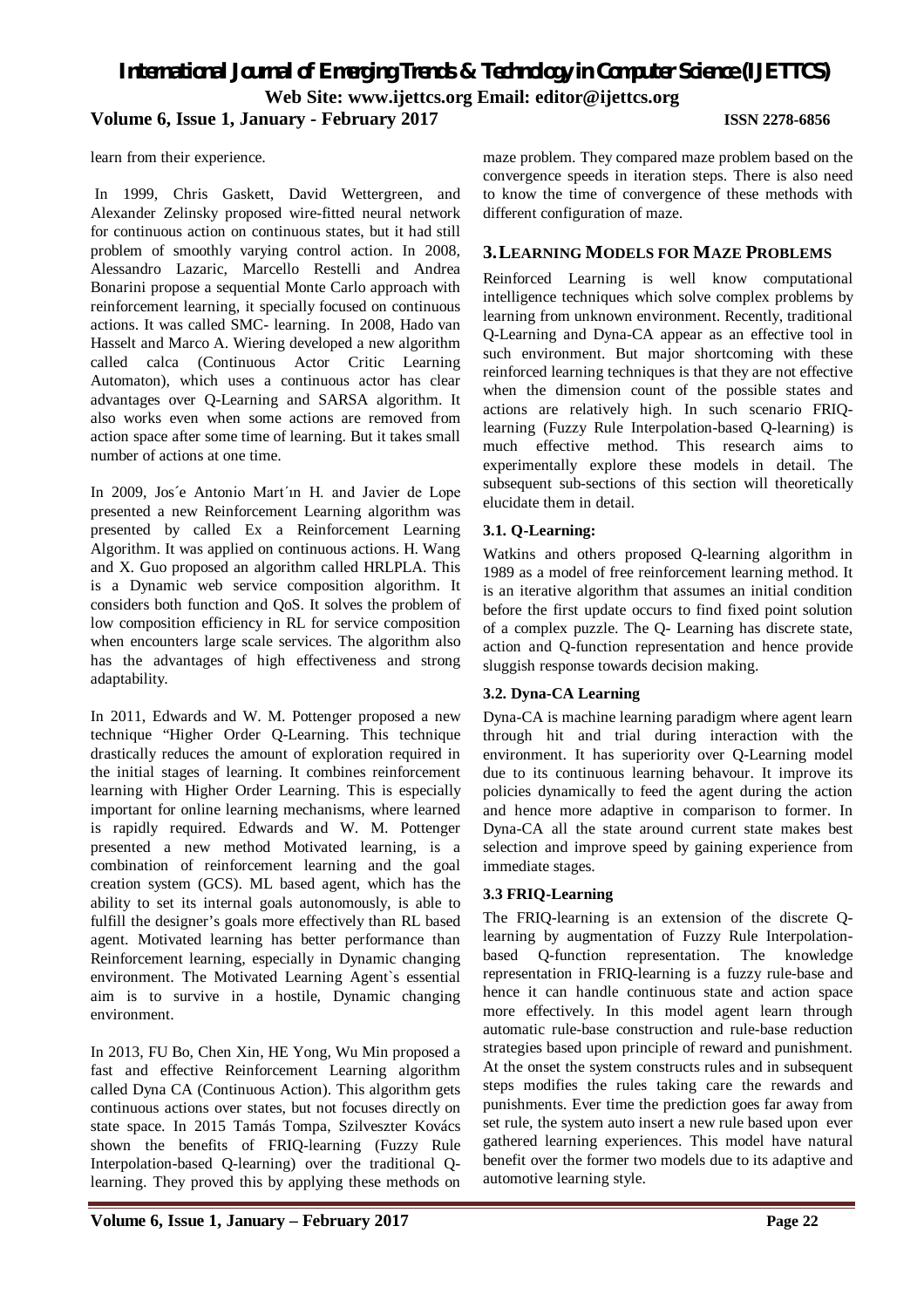# *International Journal of Emerging Trends & Technology in Computer Science (IJETTCS)* **Web Site: www.ijettcs.org Email: editor@ijettcs.org**

# **Volume 6, Issue 1, January - February 2017 ISSN 2278-6856**

#### **4.PERFORMANCE RESULTS**

The performance of three commonly deployed Reinforcement Learning methods viz. traditional Q-Learning, DYNA-CA Learning and FRIQ-Learning is tested for parameter of convergence time using MATLAB platform. To check performance in varied conditions following four maze configurations are considered:

- $\checkmark$ 9x6 sized maze without obstacles.
- $\checkmark$ 9x6 sized maze with obstacles.
- $\checkmark$  18x12 sized maze without obstacles.
- $\checkmark$  18x12 sized maze with obstacles.

The convergence time performance for these four situations in case of discrete Q-Learning, Dyna-CA Learning and FRIQ-Learning is represented pictorially in subsequent part of this section. The perusal to pictorial staging depicts that convergence time increase with increase in maze size as well as introduction of obstacle.



Figure 1: Maze without obstacle



Figure 2: Maze with obstacle  $= .01$ 

The convergence time calculated by implementing maze configurations without obstacle using MATLAB in iteration steps of discrete Q- Learning are presented below. Figure 1, show results without obstacle, while figure2, shows it with obstacle of 0.01.

The convergence time calculated for Dyna-CA learning without obstacle is presented below. Figure 3, show results without obstacle, while figure 4, shows it with obstacle of 0.01.

The convergence time calculated for FRIQ-Learning without obstacle is presented below. Figure 5, show results without obstacle, while figure 6, shows it with obstacle of 0.01.



Figure3: Maze without obstacle



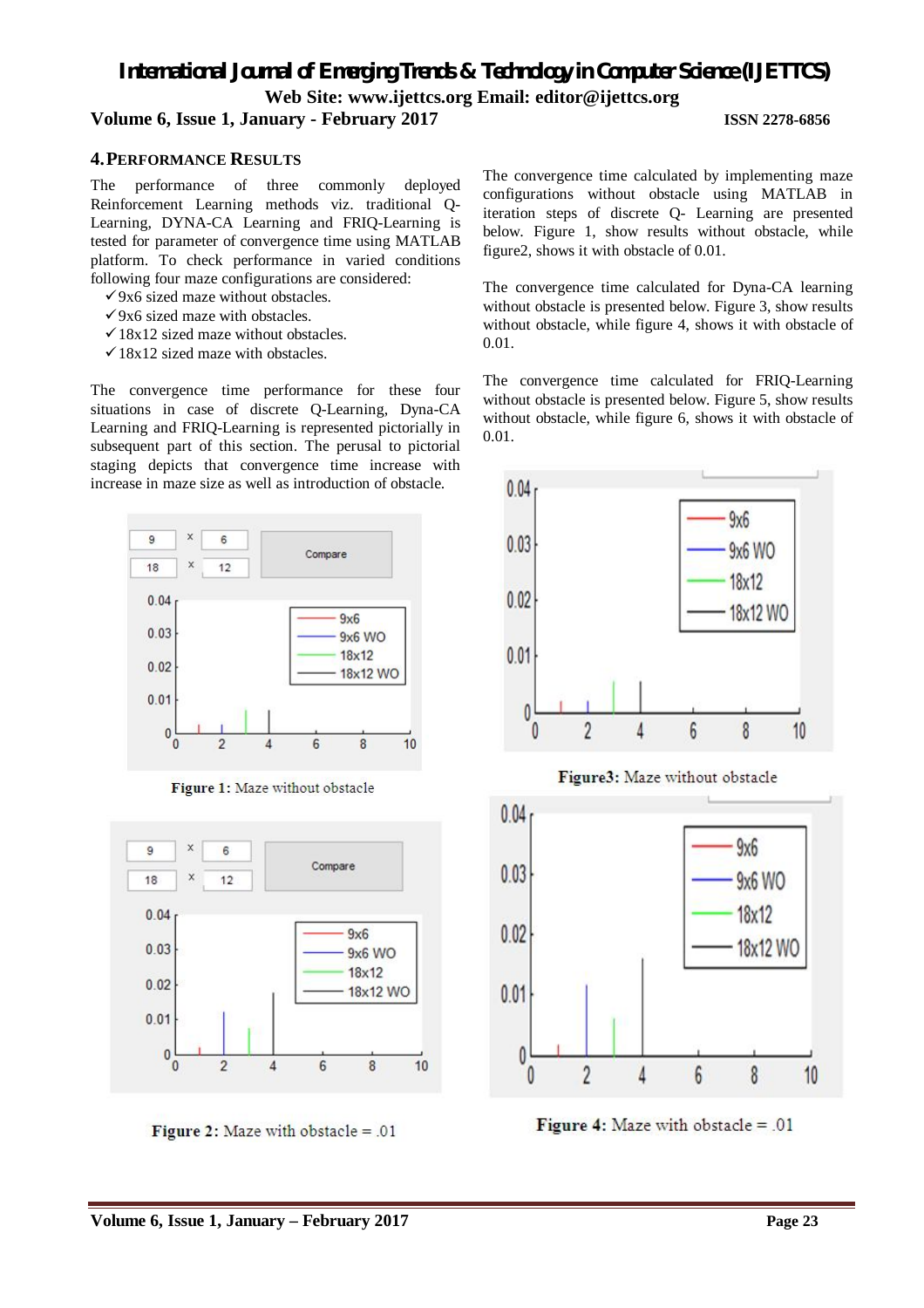*International Journal of Emerging Trends & Technology in Computer Science (IJETTCS)* **Web Site: www.ijettcs.org Email: editor@ijettcs.org Volume 6, Issue 1, January - February 2017 ISSN 2278-6856**





Figure 5: Maze without obstacle

The cohesive intra comparison of convergence time for three learning methods is represented below. Figure 7, represents the kit for maze problem without obstacle while figure 8, depicts the same with an obstacle of value 0.01.



Figure 6: Maze with obstacle  $= .01$ 



Figure 7: Composition of Convergence Time without Obstacle



The perusal to figure 7 and 8 reveals that FRIQ-Learning outperform the traditional Q-Learning and Dyna-CA Learning with and without obstacle.

# **5.CONCLUSION**

In this research article, we have analyzed state of art machine learning models for agent based learning to solve maze puzzles. A simulation study to analyze convergence time is constituted to compare the performance of three state of art leaning models viz. discrete Q-Learning, Dyna-CA and Fuzzy Rule Interpolation-based Q-learning in varied condition of obstacle. The numerical simulation results generated through MATLAB tool reveals that Fuzzy Rule Interpolation-based Q-learning has require minimum time overhead and hence considered best to find optimal path in maze puzzles. Since the whole study is carried out in 2-dimensions only. The 3-dimensional extension of study may be much fruitful to solve intricate geometrical problems in Euclidean and Non-Euclidian space.

### **References**

- [1]. Tamás Tompa, Szilveszter Kovács, "Q-learning vs. FRIQ-learning in the Maze problem", IEEE Cognitive Infocommunications, 2015.
- [2]. Leslie P.K." "Reinforcement Learning: A Survey" In Journal of Artificial Intelligence Research, volume 4, 1996.
- [3]. M. Aurangzeb, F. L. Lewis, and M. Huber, "Efficient, Swarm-Based Path Finding in Unknown Graphs Using Reinforcement Learning\*", IEEE Control and Automation (ICCA), 2013.
- [4]. Donald Wunsch, "The Cellular Simultaneous Recurrent Network Adaptive Critic Design for the Generalized Maze Problem Has a Simple Closed-Form Solution", IEEE INNS-ENNS, 2000.Paul J. Werbos, "Generalization Maze Navigation: SRN Critics Solve What Feedforward or Hebbian Nets Cannot", IEEE Intelligent Control, 1996.
- [5]. Swati Chaudhari1, Manoj Patil, "Study and Review of Fuzzy Inference Systems for Decision Making and Control", International Journal of Advanced Computer Research 4(4), 2014.
- [6]. Serge Guillaume, "Designing Fuzzy Inference Systems from Data: An Interpretability-Oriented Review", IEEE Transactions on Fuzzy System, 19(3), 2011.
- [7]. Peter Baranyi, "A Generalized Concept for Fuzzy Rule Interpolation", IEEE Transactions on Fuzzy System, 12(6), 2005.
- [8]. Chengyuan Chen, "Rough-fuzzy rule interpolation" Information Science, 2016.
- [9]. Szilveszter Kovács, "Fuzzy Rule Interpolation in Practice" 2006